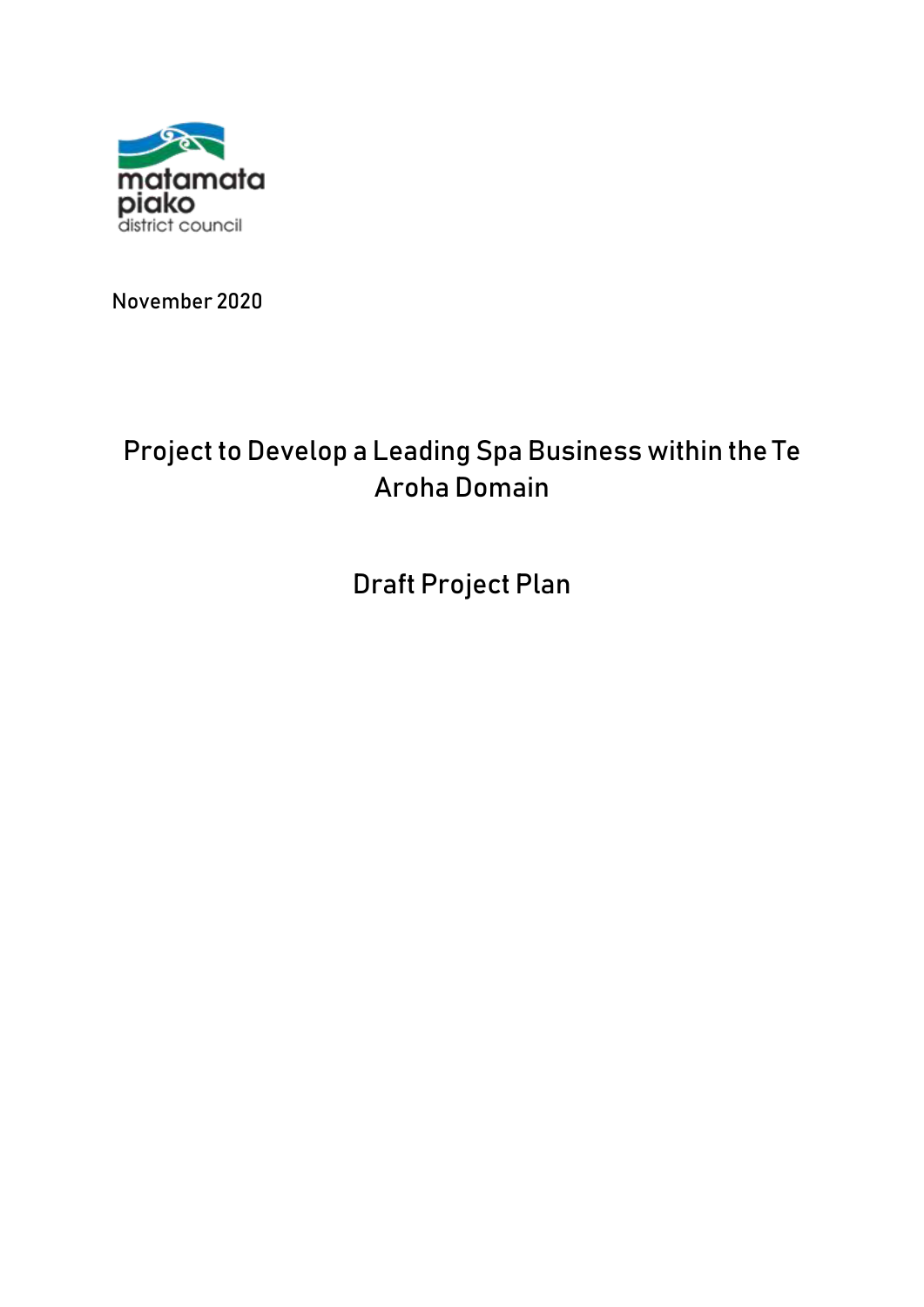# Table of Contents

- 1. The purpose of this Plan
- 2. Scope, deliverables and timelines
- 3. Project Governance and Management
	- 3.1. Context and background
	- 3.2.Project Governance Group
	- 3.3.Project Management Group
	- 3.4. Project Manager
- 4. Initial Budgets and Financial Management
- 5. Consents and other Statutory Permissions
- 6. Risk Management
- 7. Safety and Wellbeing
- 8. Procurement
- 9. Communication management
- 10. Stakeholder Consultation
- 11. Appendices
	- 11.1 Project Governance Group Terms of Reference
	- 11.2 Governance and Management Structure
	- 11.3 Project Management Group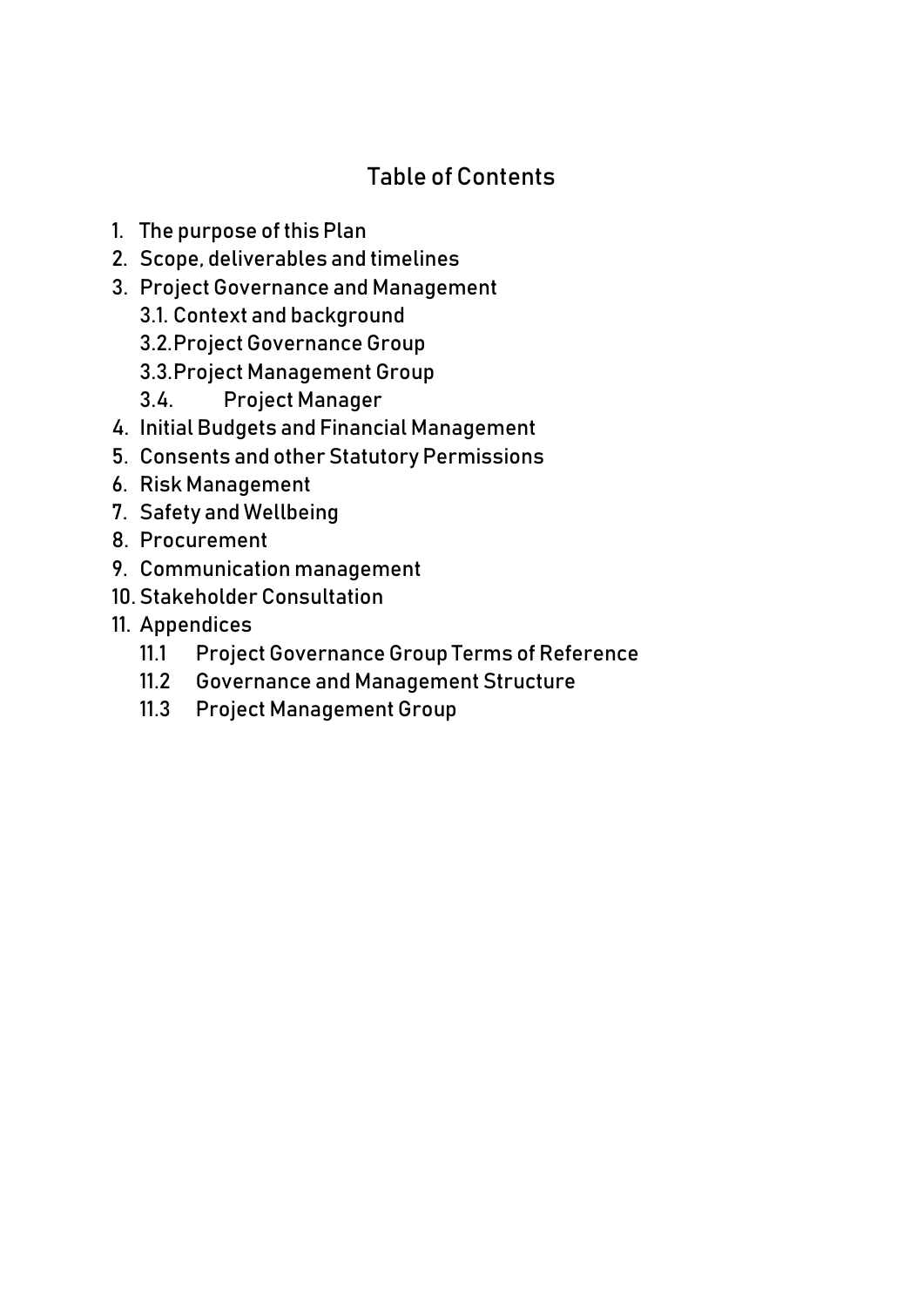# 1. The Purpose of this Plan

This plan sets out the framework by which the project phases will be delivered, governed and managed as an integrated plan based on the brief provided to the Project Manager. This plan sets out:

- $\triangleright$  The scope, deliverables and timelines for each project phase
- $\triangleright$  Project governance and management arrangements
- $\triangleright$  Initial project budget and financial management
- ▶ Resource Consents and other Statutory Permissions
- $\triangleright$  Risk management
- $\triangleright$  Safety and Wellbeing
- $\triangleright$  Procurement
- Communication Management
- $\triangleright$  Stakeholder Consultation and Engagement

As the project is in its infancy, this project plan needs to be considered as slightly dynamic and can be updated as new information comes in or changed circumstances arise.

# 2. Project Scope, Deliverables and Timelines

2.1 Project Scope: Context and Background

Following the work completed under the PGF process, including the Feasibility Study, Business Case and Post Covid-19 Addendum, MPDC wishes to pursue a project that contemplates bring to life a leading spa business situated within the Te Aroha Domain to replace the existing business facility. The existing spa and hot pool business has been successful when measured by client demand and financial metrics but the spa/beauty treatment facility has insufficient capacity to meet annual client demand with only 1 treatment room.

Consideration has also been given to the 'fitness for purpose' of the existing building and overall utility of the building that incorporates the existing spa/beauty treatment business. The conclusion is that to meet forecast client demand, treatment capacity needs to be increased and that to achieve this, a new facility is required, subject to further scoping within Phase 1 of the project. Any new facility should be aligned to benchmark industry standards for spa and beauty therapy business. This project ties into a larger vision around attracting more visitors to Te Aroha, economic development and the use of public spaces within the Domain for visitors and local people.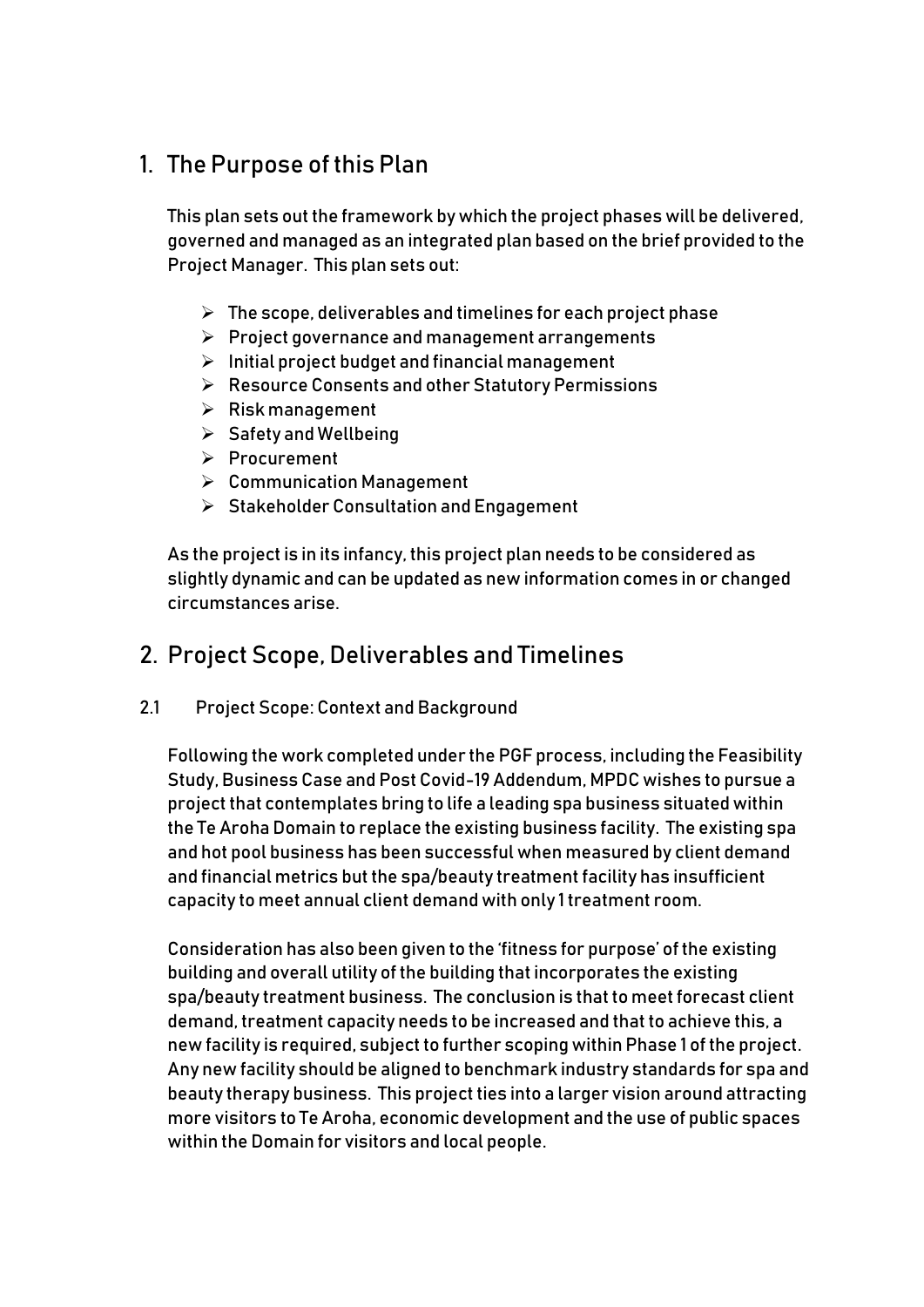The envisaged project is dissected into 3 phases where proceeding from Phase 1 to each subsequent phase is contingent upon satisfactory outcomes from the Phase 1 work and approval from the MPDC Councillors to proceed any further or not. In terms of a satisfactory outcome from Phase 1 for decision making purposes, a key milestone will be outputs arising from a review of the Feasibility Study, Business Case and Post Covid-19 Addendum documents that were developed within the PGF project. Should this review process broadly endorse earlier findings and/or provide further generally sufficient confidence around the viability of developing a new spa business/facility, the project can proceed to Phase 2 and potentially 3, subject to appropriate approval(s) from Council being provided at each stage.

Part of the Phase 2 scope is to define the scale and nature of any new spa facility where the Feasibility Study has provided conceptual drawings and business/facility details as a starting point. Building out from there will be an options analysis covering build/facility options.

Throughout the project phases, it is recognised that Ngati Tumutumu are a unique stakeholder and will therefore be afforded consultation and general engagement that reflects their unique stakeholder status.

Phase 1 Scope and Deliverables

- Produce a Project Plan (this document) for approval by Council
- Generate a report on findings from a review of the Feasibility Study, Business Case and Post Covid-19 Addendum documents. This review will incorporate relooking at and retesting the key assumptions and other key details used to support the findings and conclusions within those documents
- Implement the Project Plan Phase 1 tasks (refer to Project Deliverables Planner)

Phase 2 Scope and Deliverables (in no particular order)

- Produce a business plan for the new spa business
- Consider the nature of and scale options for the new spa business and facility (options assessment) and report on these, including budget costings for facility development
- Produce a spa business facility proposal for Council's consideration and decision making processes (this may entail providing more than one option for consideration)
- Produce a plan for obtaining resource and other statutory consents or permissions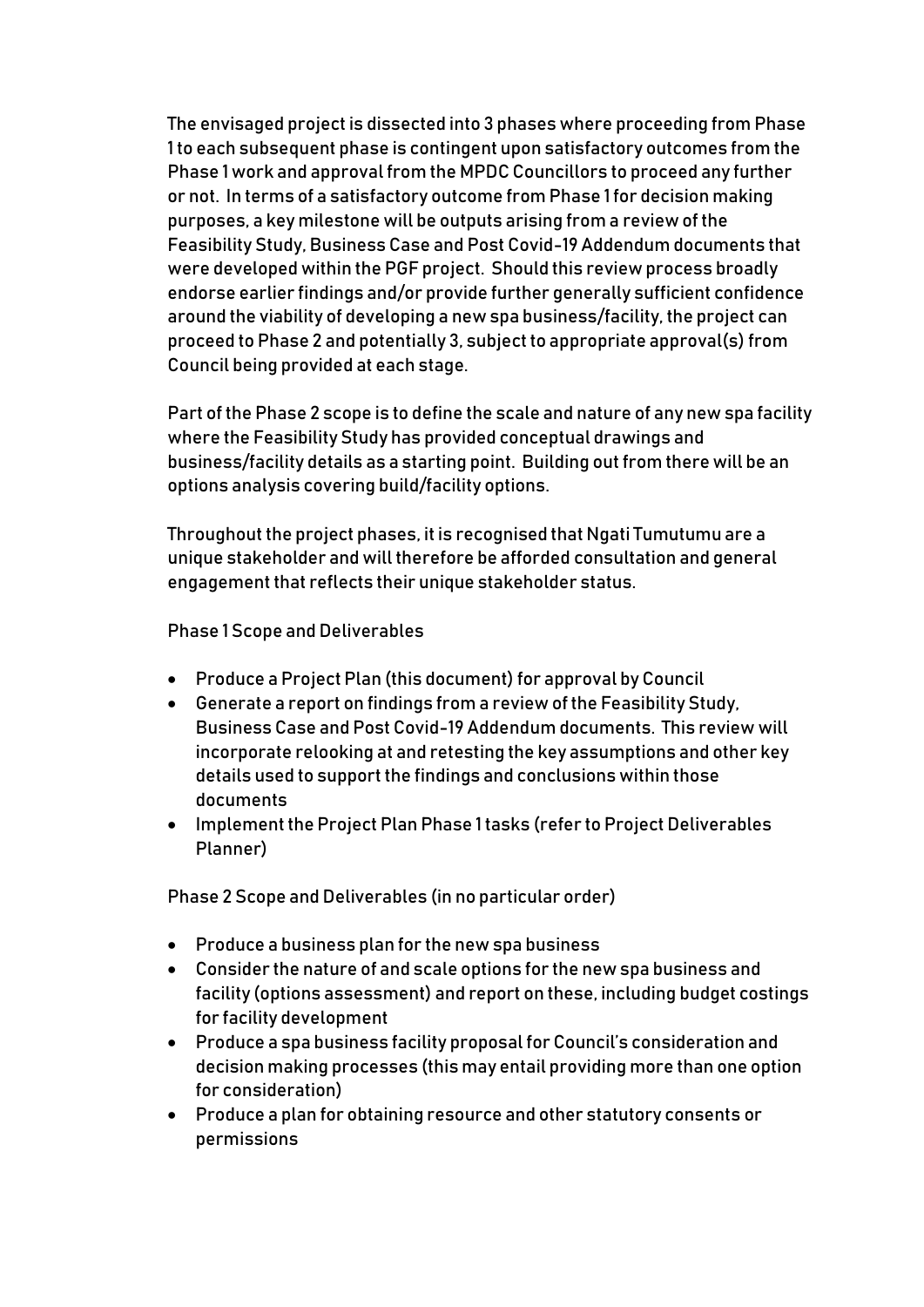- Produce a costed new spa business facility, including design, associated infrastructure and associated operating assets
- Prepare and lodge consents
- Produce a consultation and community engagement plan
- Produce a project implementation plan

Phase 3 Scope and Deliverables

- Consenting processes
- Begin construction and development of the new spa business facility
- Implement the business plan for the new spa business
- Open the new spa business facility

### 3. Project Governance and Management

#### 3.1 Context and Background

The Mayor and Councillors bear ultimate responsibility and accountability for this project. Strong and effective project governance and management structures will be implemented so that elected members are well supported and informed and are therefore well positioned to discharge their responsibilities.

The MPDC Councillors will act as the link between MPDC governance of the Council and the project governance. The project will be governed by its own Project Governance Group (PGG) and will report, through its Chair, to the MPDC Councillors. The Councillors will approve the appointment of the PGG members, their delegations and terms of reference for the project. Delivery of the project will be managed through a Project Management Group (PMG) that will have the ability and authority to deliver each phase of the project following the required approvals from Council. PMG members will be approved by the MPDC Chief Executive Officer.

The Project Manager will manage and coordinate day to day activities for and on behalf of the PMG as well as executing on specific deliverables within each phase. With this structure the aim is to have robust accountability at each level and separation of the functions of governance (oversight and strategic direction) and that of management (project delivery). The Chairs of these 2 groups will be particularly responsible for maintaining a strong integrated approach between these two teams and the arms of MPDC. A chart showing the structure of governance and management and how this links to the Council is shown in the appendices.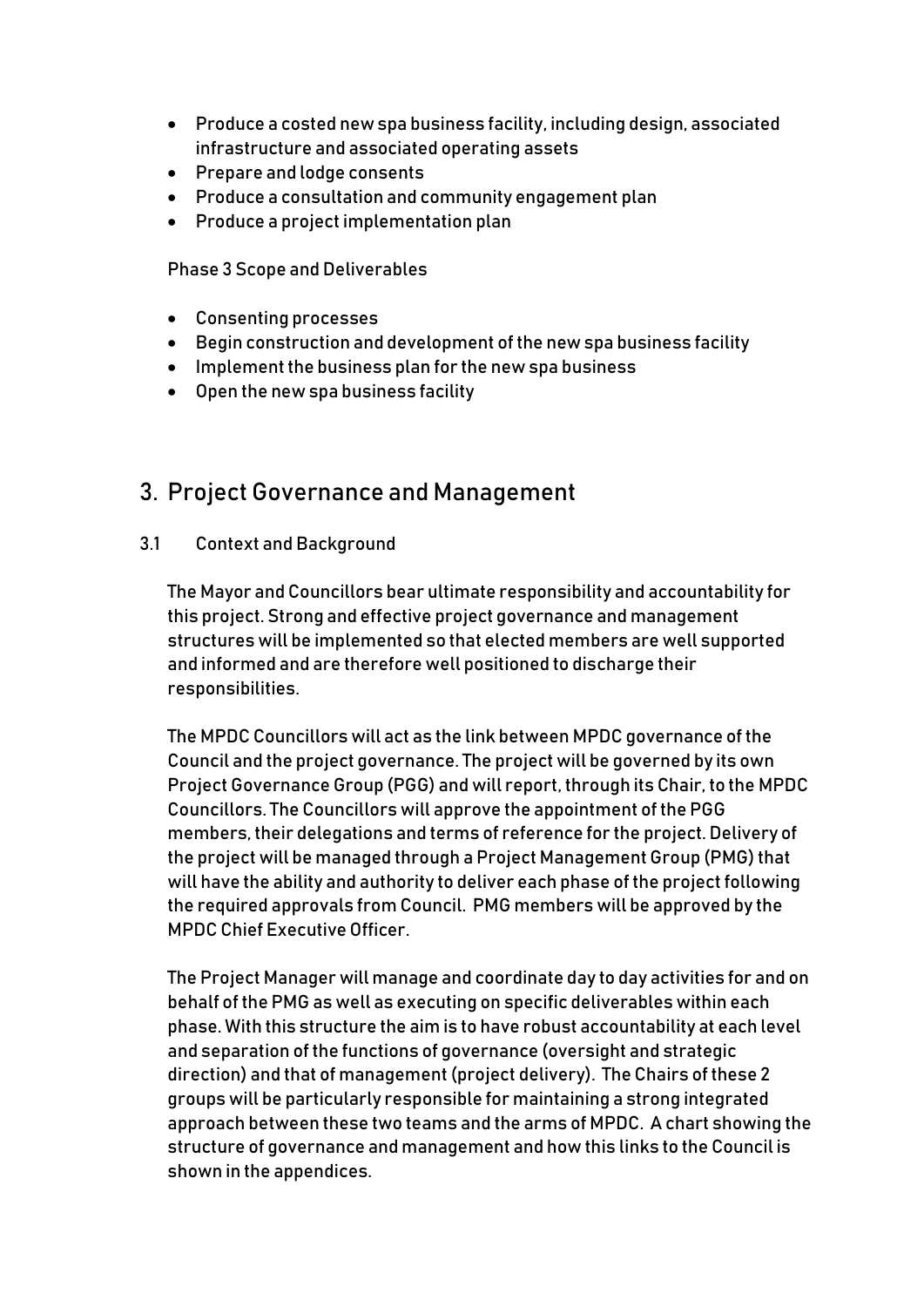An interests register will be established at the time of the and PGG being formed. This register will summarise the names of the people involved and any businesses, entities or charities that they're actively involved with at a governance/directorship, managerial or operational decision and control level. Such a register will identify whether or not a person has a conflict of interest being in a governance role within the project. A thorough process when recruiting members for the PGG should identify whether or not an individual has an actual or perceived conflict of interest. The interests register will be a standing item at all PGG and PMG meetings and shall be updated as new information comes along from members.

#### 3.2 Project Governance Group

Reporting to the MPDC Councillors, at a governance level, this Group is accountable for the oversight, strategic direction and delivery of any project approved by the MPDC Councillors. Their Terms of Reference and membership will be approved by the MPDC Councillors. Draft Terms of Reference are set out in the appendices at 11.1.

The PGG will comprise of an independent Chair plus 6 members with the appointment of members being approved by the MPDC Councillors. The suggested make up of the PGG is as follows:

- A representative from elected Council
- A representative from Ngati Tumutumu
- A representative from Heritage New Zealand
- 3 additional members who will have appropriate skill sets around business development, project development and project implementation. Within this skill set will be a person who has experience in the spa and beauty therapy industry

Although the Group has a relatively succinct number of members, it has sufficient diversity of membership to cover key stakeholder interests as well as bringing commercial acumen and skills needed to deliver a successful project and yet maintain efficiency in terms of decision making and execution. Remuneration for independent PGG members who are not part of MPDC will be decided by Council on recommendation from the MPDC Chief Executive. At the Chair's discretion, MPDC executives may be asked for advice or input to support the business of the PGG and attendance at a PGG meeting by an MPDC executive/s may be requested from time to time as appropriate.

Overarching rules governing PGG membership are that: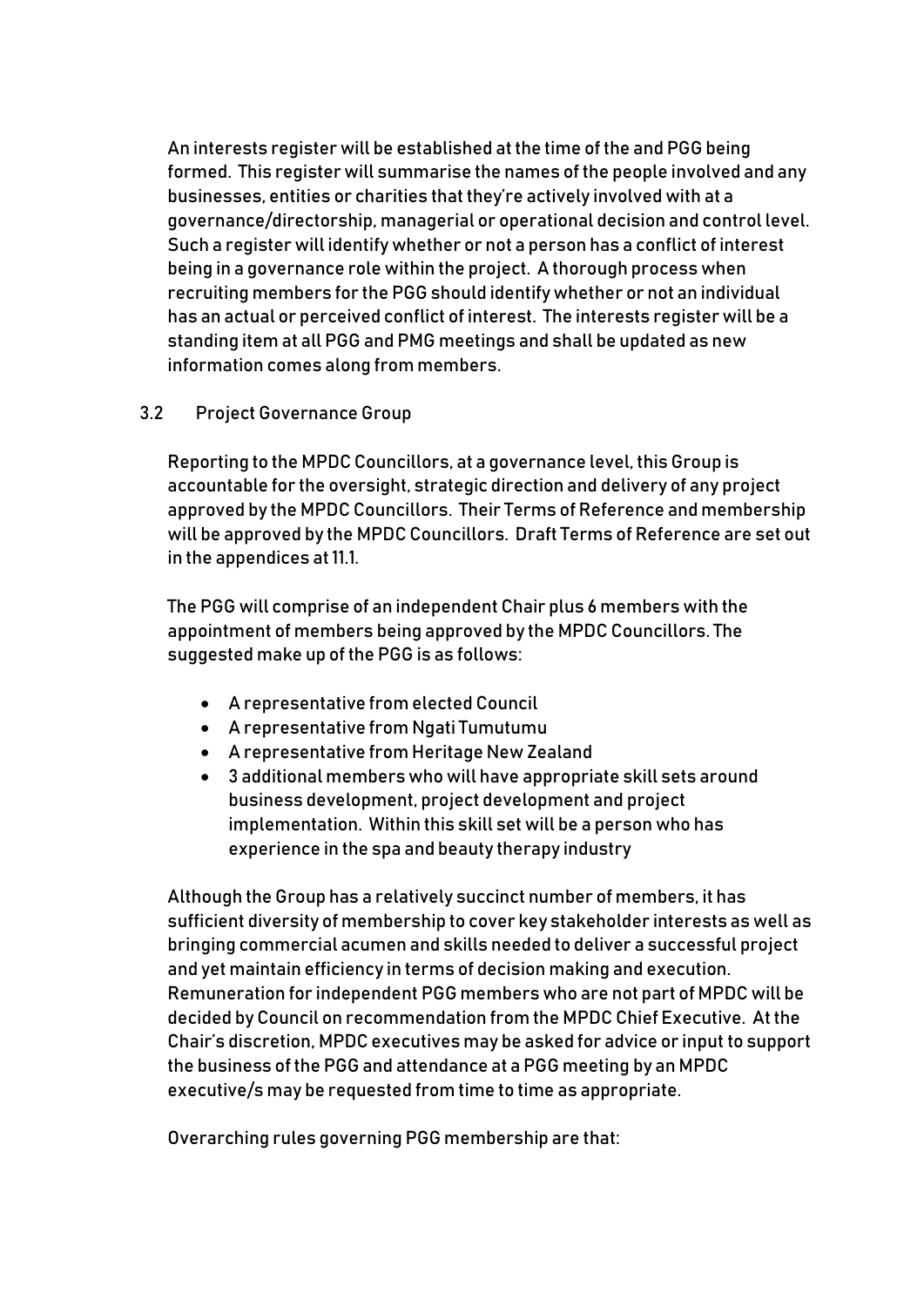- No member or any entity they're associated with will stand to benefit financially from services or goods required throughout the project, or in any way have a conflict of interest with the aims of the project
- Nothing in their background will preclude them from being associated with a publicly funded project of this nature
- Members will bring a perspective that is relevant to their stakeholder interest or commercial skills appropriate to the aims of the project
- Members are appointed to and removed from the PGG by recommendation from the Chair to and approved by the MPDC Councillors

The PGG will require a level of secretarial/administrative support at/for meetings and it is envisaged that this support will be provided from within existing MPDC staff.

A forward meeting schedule will be developed as a matter of business at the first PGG meeting. It is envisaged that routine PGG meetings will be held at MPDC offices in Te Aroha but at the Chairs discretion these meetings could be held at another location/venue from time to time as appropriate to the needs of project.

This PGG will not be a formal committee or sub-committee of the MPDC Council so will not therefore be subject to the Local Government Official Information and Meetings Act 1987, or Council's Standing Orders around the requirements for public notice of meetings, agendas and minutes being publically available, public and media access to meetings etc. As this PGG will operate as a working group, it will not be open to the public or media, unless otherwise agreed by the Chair.

Minutes of the PGG meetings will be provided to Council for dissemination within MPDC as appropriate. Information provided to Council, including meeting minutes may be redacted if appropriate, for example to protect interests as provided for under Local Government Official Information and Meetings Act 1987. If appropriate the PGG Chair or the PM will provide verbal updates to the Mayor and Councillors and in general provide information back to Council to ensure elected members and MPDC executive are appropriately informed and for decision making purposes.

Following due process within Phase 1 of the project, the aim is to have the PGG membership confirmed by no later than the end of January 2021 but this is subject to people's availability running into and during the Christmas holiday break. As the Phase 1 activity (set out in 2.1 above) is largely preliminary work that will act as a Council decision 'gate' (go/no go) at the completion of Phase 1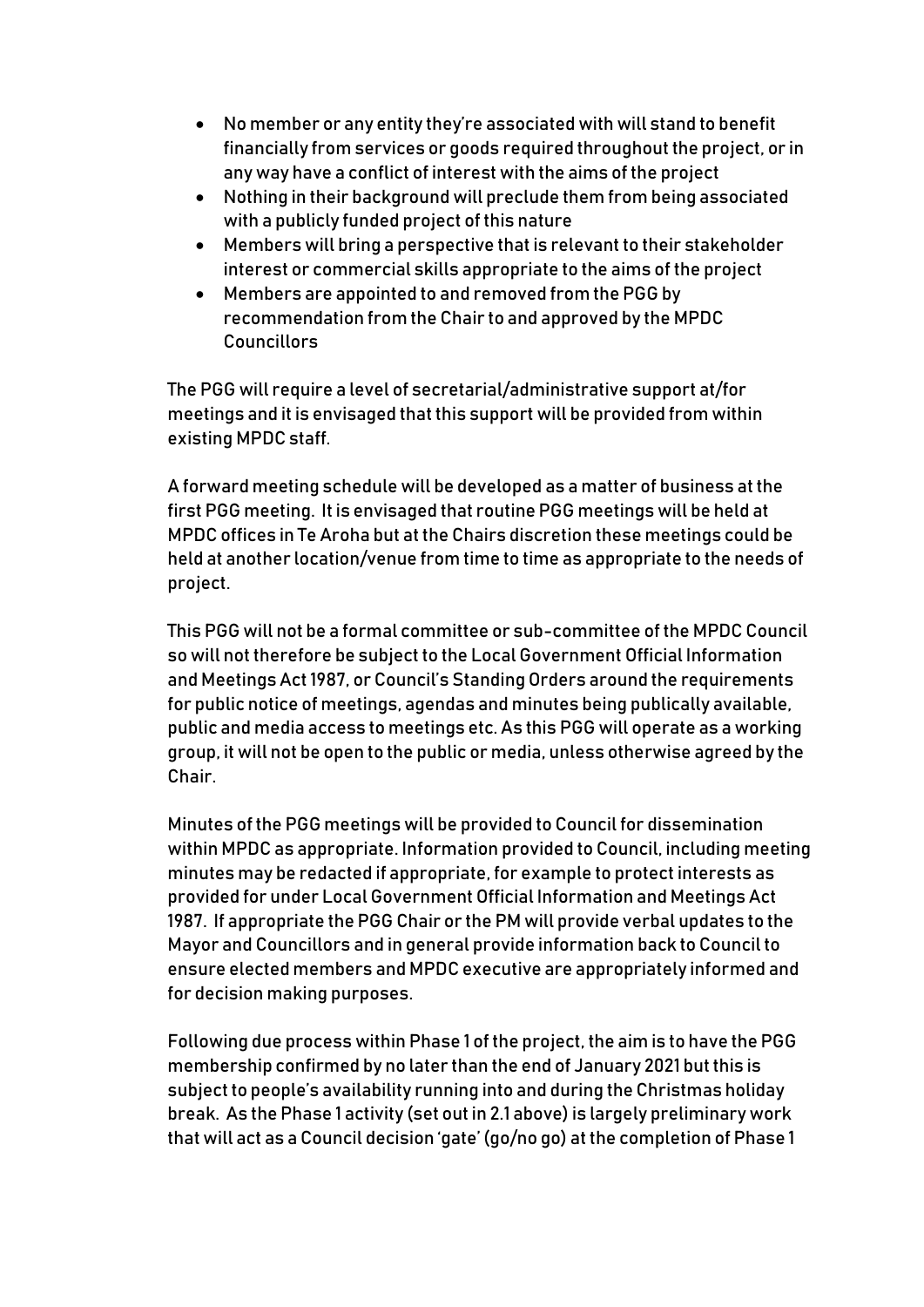which will largely determine timing of the PGG formation and inaugural meeting.

3.3 Project Management Group (PMG)

The MPDC Chief Executive Officer will approve the members of the Project Management Group where it is expected that this will be a succinct group made up of the:

- Project Manager (PM) as Chairperson
- 4 key MPDC staff who have the ability to support the Project Manager and pivotal project work streams (e.g communications, consultation, planning, operations)
- The MPDC Iwi Liaison Officer shall be one of the 4 members once appointed to the role in MPDC

The rationale for having the PM as Chair of the PMG is that this then maintains accountability between the PMG and PGG with good operational oversight. The PMG will meet monthly and out of session as may be required at the Chairs discretion. PMG meetings will be held at MPDC's offices in Te Aroha although they could be held at another location depending on project requirements and as directed by the Chair.

The PMG is focused on managing the delivery of the project through its envisaged 3 phases where there will be a very close working relationship between the Project Manager and the PMG. The Terms of Reference for the PMG are outlined in the Appendices section of this document.

Following Council's approval of the Project Plan, establishing and confirming the make up of the PMG is a priority with the aim of having this being accomplished by 20 December 2020. Secretarial support for/at PMG meetings will be required with this being provided from within existing MPDC staff.

#### 3.4 Project Manager (PM)

Graham Shortland of Shortland Consulting Ltd has been appointed as PM and will undertake a range of preliminary activities such as preparing this Project Plan and initiating a range of actions related to progressing Phase 1 of the project in line with the project brief from MPDC. The PM will have day to day responsibility for overall project management and delivery, including undertaking specific deliverable tasks. The PM will act as coordinator between a range of internal and external groups and parties, including 3rd party service providers and be the main conduit between the PMG and PGG.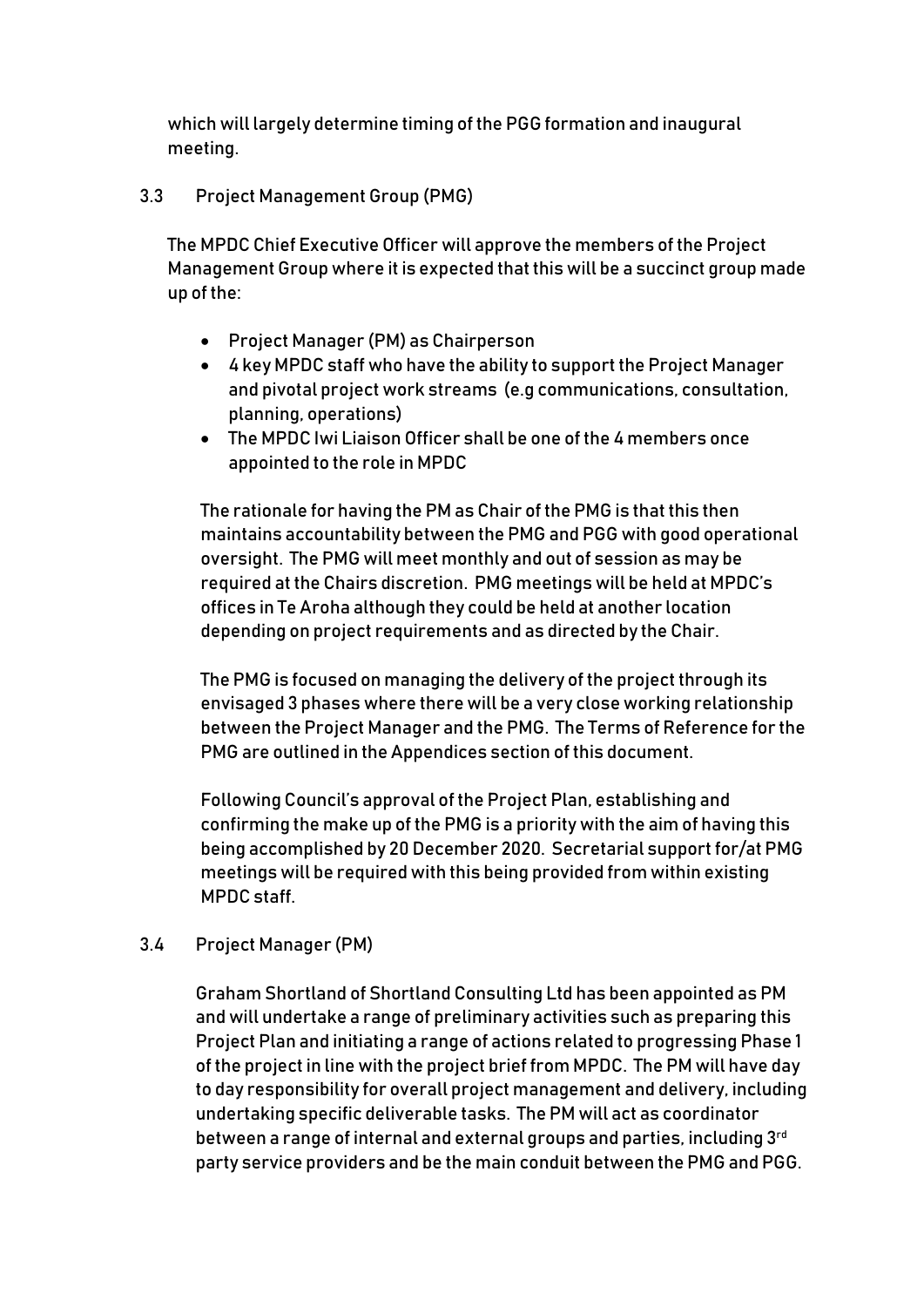Role and Responsibilities

- Manage and coordinate the day to day activities of the project consistent with the aims of the project and the project plan in line with any delegated authorities, policies and procedures
- Provide leadership to the project activities and engage with Council staff and external parties to achieve the project's aims
- Manage budgets, scope, timelines and project risks
- $\bullet$  Manage 3<sup>rd</sup> party service providers that have been contracted by Council for this project
- Coordinate and manage external contractors, goods and service providers related to the project
- Provide reports to the PMG and PGG at appropriate times
- Where delegated, perform communication functions
- Maintain the appropriate registers and records that support the project
- Coordinate and participate in stakeholder consultation processes taking the lead when appropriate and in line with the consultation strategy
- In line with the project brief, take steps to deliver on the deliverables through each phase
- Update project documentation in line with direction from the PGG or PMG
- Escalate to the PGG any significant issues relating to the project
- Apply sound commercial principles to decision making
- Be aware of the general operating environment and manage situations appropriate to any material shifts in the operating environment, including any political risks
- Maintain a strong integrated approach with Council staff, the PGG and PMG relationships

Delegated Authority

- Discharge of decisions and actions consistent with the PM's Role and Responsibilities
- Approving or committing the Council to project related expenditure within agreed and approved budgets
- Approve and proceed with the project's work programmes, timing, scope, budgets, options and risk assessments and any adjustments so long as these fall within the approved budget or any approved changes to budgets, etc.
- Approve project related expenditure/invoices for payment authorisation and otherwise in line with Council policy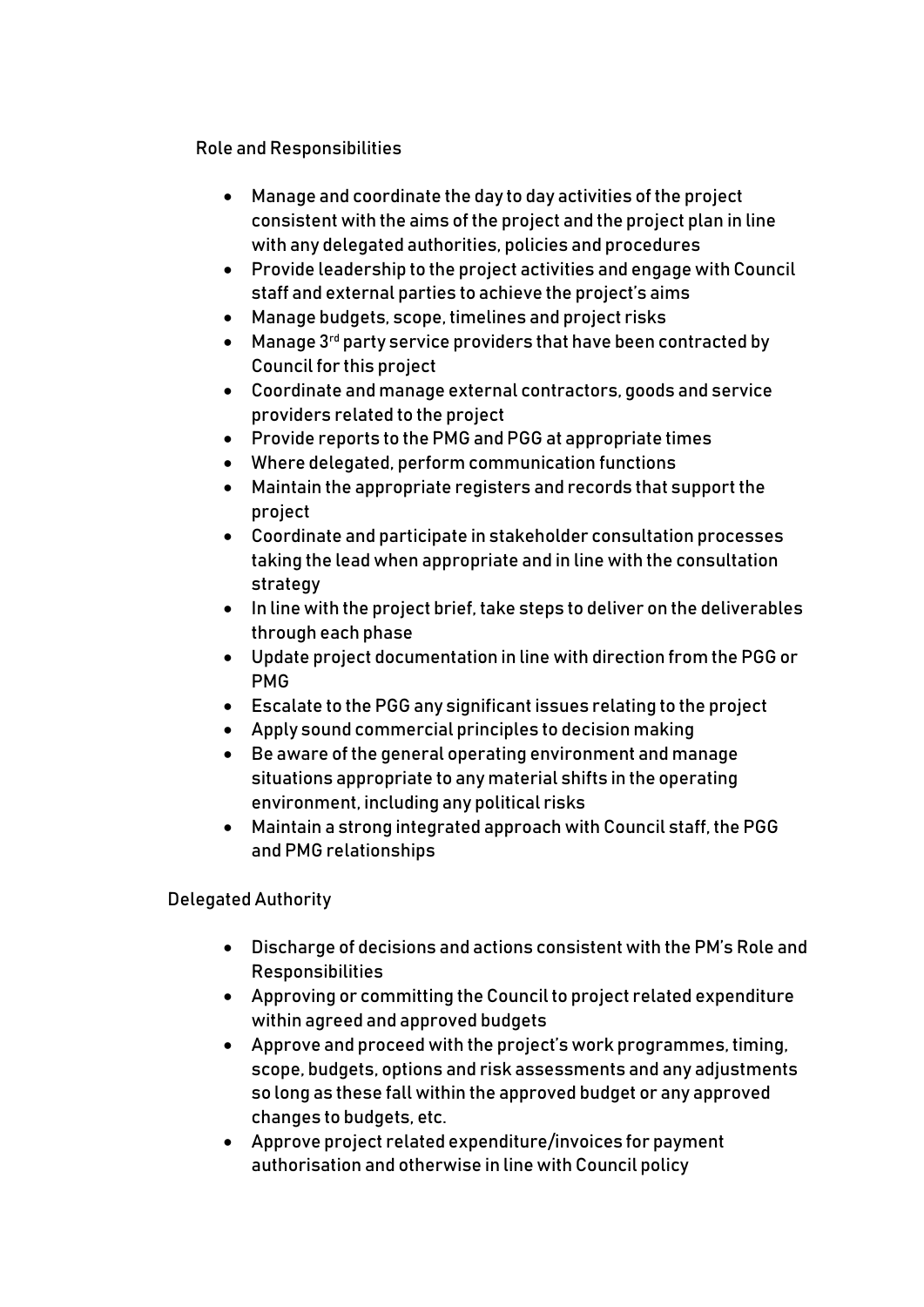# 4. Initial Budgets and Financial Management

#### 4.1 Budget Estimates and Planning

The project is staged as 3 phases with each phase only progressing to the next phase should Council approve that progression. As the project at this point is in its infancy it is not possible to create a comprehensive and detailed budget. A detailed budget will be developed during Phase 2 work. Should the project progress through to the completion of Phase 2 it is estimated that this will require a budget of between \$400k to \$500k. For this investment, Council will have the following:

- Documented reviews of earlier work (feasibility study, etc)
- The necessary plans and proposals documented
- Options assessment document
- Detailed design
- Resource and other statutory consents and permissions scoped, prepared and submitted
- A business plan for the new spa

NOTE: This is not an exhaustive list but summarises the key deliverables.

Assuming consents and permissions are obtained, MPDC will at this point have a project that is capable of being tendered out and Phase 3 progressed. The budget will be mostly consumed by professional services relating to facility design and consents/permissions, along with project management.

The estimated investment budget detailed above has been arrived at by using an overall investment of \$20m for the large scale spa business development set out in the Business Case document prepared within the PGF process. It is not assumed that this will be the project but initial budget estimates run off that starting point should be the upper bound estimate should the project shrink in size. A rule of thumb is that for a \$20m investment of this nature, professional services costs will be around 5% of the overall spend. This would equate to \$1m if it was a \$20m project so to accomplish up to closing out Phase 2 and depending on the nature and scale of any new facility, it is assumed that anything from a third to a half of that \$1m will be expended in getting there.

The budget required to accomplish through to close out of Phase 2 will come from existing MPDC budgets. The PGG will have oversight of project budget and spend and as key deliverables within each Phase will only proceed with approval from Councillors the necessary controls are in place to manage and control cash flow.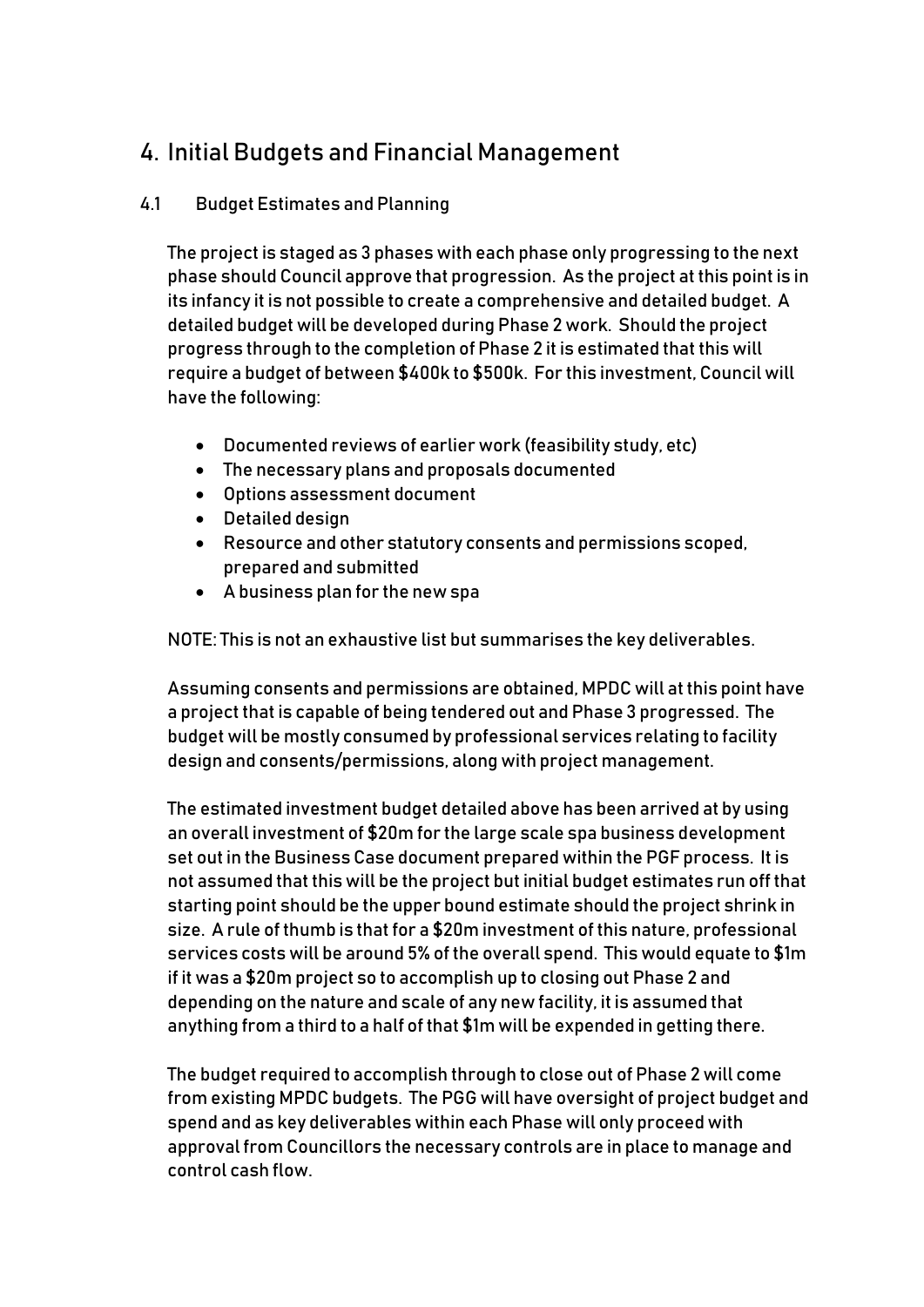### Budget Chart

| <b>PHASE</b><br><b>NUMBER</b> | <b>Key Deliverables</b>                                                                                                                                                                                                                                                                                                                                                                                        | <b>Timing (estimated)</b>                      | <b>Estimated</b><br>Budget \$000's<br>excl GST |
|-------------------------------|----------------------------------------------------------------------------------------------------------------------------------------------------------------------------------------------------------------------------------------------------------------------------------------------------------------------------------------------------------------------------------------------------------------|------------------------------------------------|------------------------------------------------|
|                               |                                                                                                                                                                                                                                                                                                                                                                                                                |                                                |                                                |
| 1                             | <b>Draft Project Plan</b><br>$\bullet$<br>documented for<br>review/approval by<br>Council<br><b>Review of Feasibility</b><br>$\bullet$<br><b>Study and Business</b><br>Case, report<br><b>PGG and PMG formed</b><br>$\bullet$<br><b>Financial management</b><br>$\bullet$<br>systems, consultation<br>plan, risk management<br>plan, procurement<br>plan, safety and<br>wellbeing plan,<br>communications plan | December 2020 -<br>mid March 2021<br>inclusive | \$68k                                          |
| $\overline{2}$                | Review leading spa<br>$\bullet$<br>business facility/s to<br>benchmark<br>Consultation<br>$\bullet$<br>processes<br>Spa business options<br>$\bullet$<br>assessment, spa<br>business investment<br>case                                                                                                                                                                                                        | April 2021-<br>December 2021                   | \$400k                                         |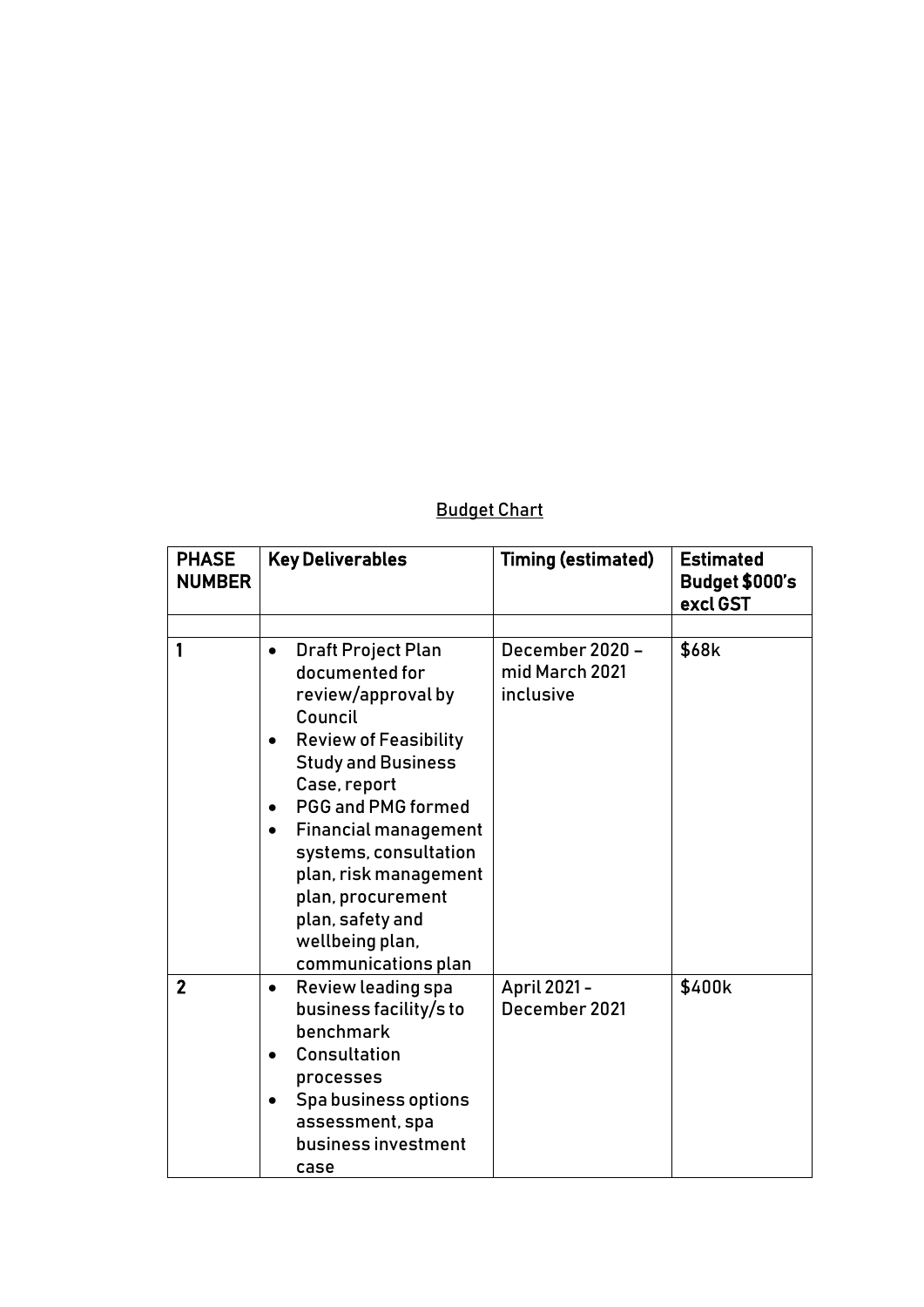|   | Project<br>implementation plan<br><b>Consent application</b><br>plan<br><b>Engage architects and</b><br>other professional<br>services for design<br>work<br>Prepare a business<br>$\bullet$<br>plan for any new spa<br>business<br><b>Prepare and submit</b><br>resource consent.<br>building consent<br>applications and any<br>other applicable<br>statutory permissions |                                                                                                                           |                                        |
|---|-----------------------------------------------------------------------------------------------------------------------------------------------------------------------------------------------------------------------------------------------------------------------------------------------------------------------------------------------------------------------------|---------------------------------------------------------------------------------------------------------------------------|----------------------------------------|
| 3 | <b>Consents and</b><br>permissions obtained<br><b>Construction and any</b><br>related tendering<br>processes<br><b>Tenders let</b><br>Works begin                                                                                                                                                                                                                           | January 2022 -<br>September 2022<br>(spa development<br>completion<br>unknown as<br>dependent on the<br>scale/complexity) | $$500k +$<br>development<br>investment |

#### 4.2 Financial Management

As the project phases are delivered, the PM will have day to day control of the deliverables and managing project spend within budget and delegated authority parameters. Financial reporting, controls and cash flow management will be accomplished by the MPDC finance team. It is envisaged that 'cost codes' specific to the project will be required so that project expenditure can be tracked uniquely through the MPDC finance system.

Appropriate financial reports will be developed so that a monthly finance pack can be produced. This in turn will be incorporated with a monthly management report pack for the PGG and Council. Development of management reports and financial reporting are a deliverable under Phase 1. Protocols and appropriate internal controls will be established within the Phase 1 work drawing largely on existing structures, policies and arrangements already in use by MPDC.

# 5. Consents and Other Statutory Permissions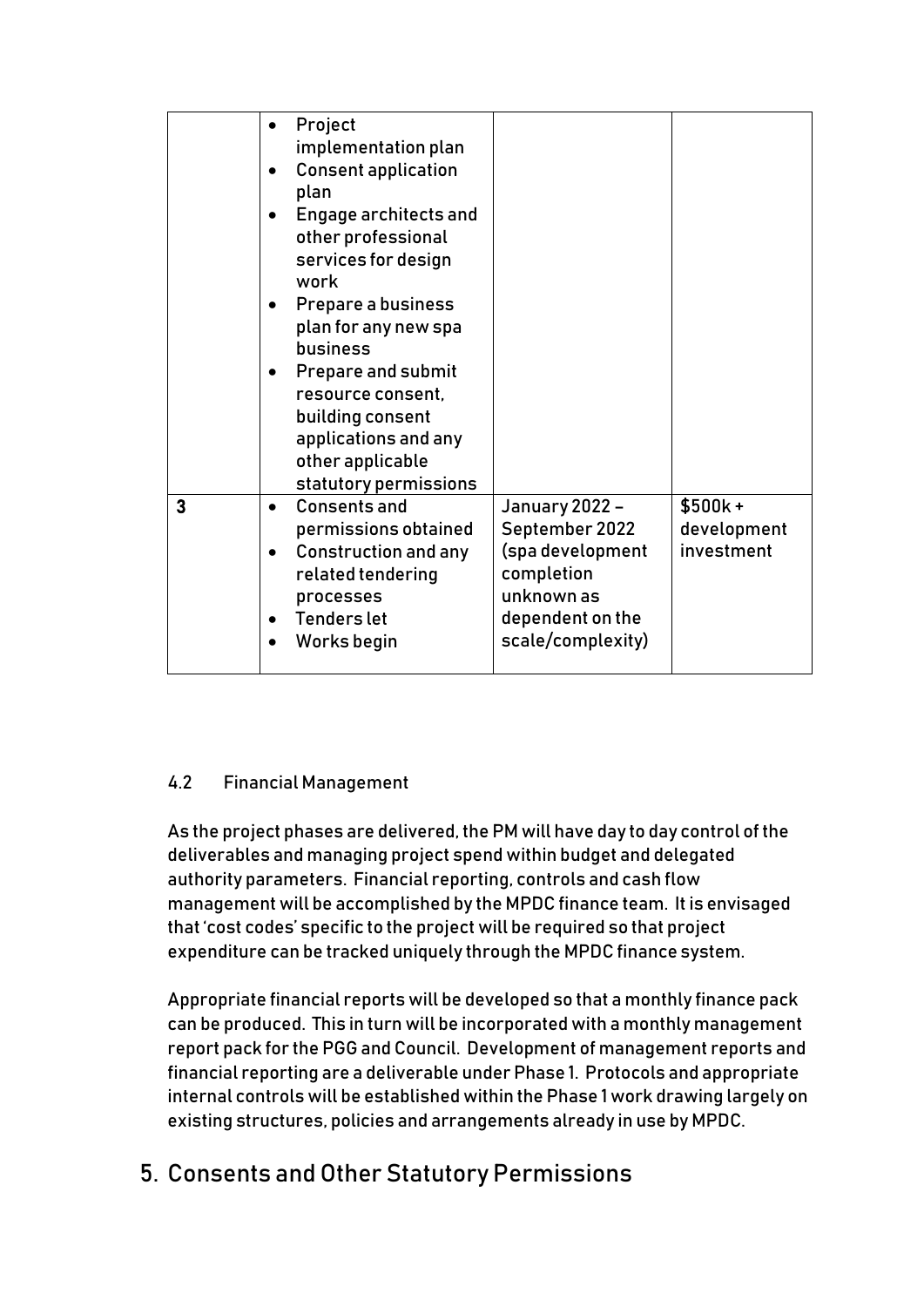There will be a range of consents (building, resource) and other statutory consents or permissions that will be required to support any new spa business facility. As the nature and scale of any development is not well defined at the time of the Project Plan being created, it is not possible to be precise about the dimensions to the consents and permissions. As any project begins to emerge and detailed design work has been completed, in parallel this will be the time to finalise precisely what consents and permissions are required and for these to be scoped, drawn up and lodged with the appropriate party. A thorough consultation process earlier in the project lifecycle will make for a more streamlined consenting/permission process.

A detailed plan covering consents and permissions will be developed during Phase 2 of the project and this is shown in the Deliverables Planner. The consent planning work stream will identify who the consenting or permission party will be or is likely to be, what type of consent is likely to be required, the work streams necessary to develope the consents or permissions, who will do this work along with estimated timelines.

The work required to scope and develope consents or permissions will most likely fall to a 3<sup>rd</sup> party professional services specialist/s. However, where any of this work can be completed in house using MPDC resources, this will be done, recognising that MPDC resource is tight.

### 6. Risk Management

#### 6.1 Risk Identification

An initial risk assessment will be carried out by the Project Manager and an establishment 'Risk Register' will be created from this initial assessment. The RR will be built out as the project progresses where the PMG will be required to have input into this initially and ongoing.

#### 6.2 Risk Management

The PM will keep the RR under continual review and will manage the identified risks day to day. The RR will be reported on and discussed at the monthly PMG meetings with appropriate actions being taken to manage or mitigate any risks should they be moving away from their documented parameters. New or emerging risks will be discussed at the monthly PMG meetings however, should material new or emerging risks present between meetings, the PM will socialise these with PMG members for actioning.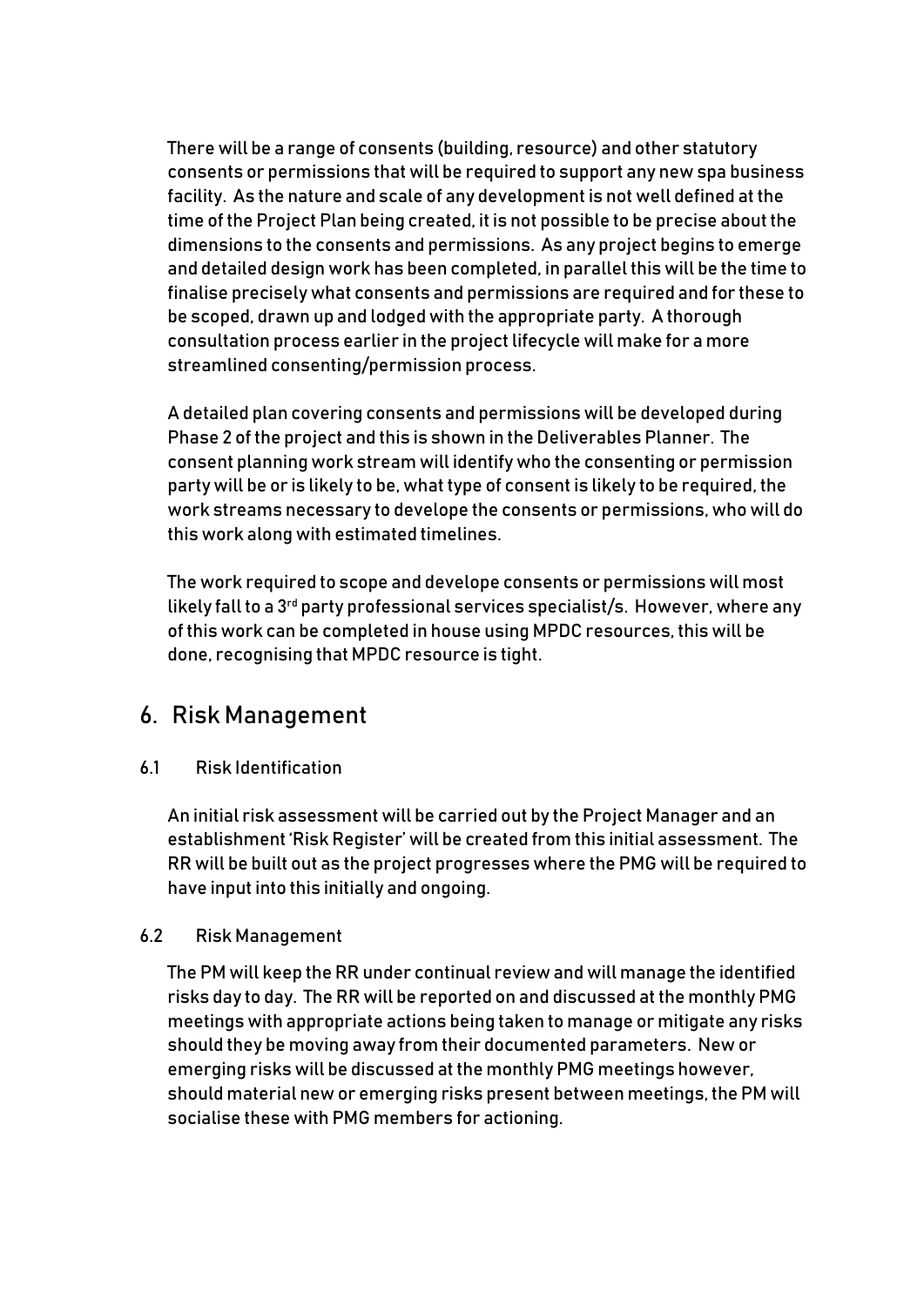The RR will also be a standing agenda/report item for the PGG meetings. Where, in the judgement of the PM, a new, emerging or existing risk is likely to materially negatively impact project budget or timing, the PM will urgently escalate this to the PGG for guidance. The PM will detail the issues and bring recommendations around how to manage or mitigate that risk but otherwise consult with the PGG to determine a path forward.

#### 6.3 Risk Management System

The RR will be the central document of record and will include a risk evaluation matrix or similar system that will show risk likelihood and impact. Detail around how a risk will be managed, mitigated or avoided will be included in the RR.

### 7. Safety and Wellbeing

Safety and wellbeing plans for people involved with this project are as important as any other plan supporting the project. Safety and wellbeing will be a standing agenda item for the PGG and PMG meetings with a report on safety being part of any monthly management report pack. As MPDC will have their own safety and wellbeing management plan, this project should largely run off that plan. The PM will need to become familiar with MPDC's safety and wellbeing management plan.

For Phases 1 and 2 it has been assessed that there are minimal risks involved as these phases are largely administrative with any visits to sites or premises in the course of these phases likely to present very little risk in terms of safety and wellbeing. The sites envisaged being visited during these phases are highly likely to be operating under their own appropriate safety and wellbeing plans.

Should the project progress to Phase 3, this is when project safety and wellbeing will require a comprehensive plan as there will be some form of construction works occurring. Part of any contractor tendering and procurement phases will cover an assessment of their safety and wellbeing plans as being fit for purpose, in line with MPDC's management plan as well as any safety and wellbeing plan developed within the project.

### 8. Procurement

A range of outsourced professional services will be required in the delivery of Phases 1 and 2 of the project. The range of services required will become clearer if/as the project progresses. To give this function structure, a procurement strategy will be developed within Phase 1 for review and approval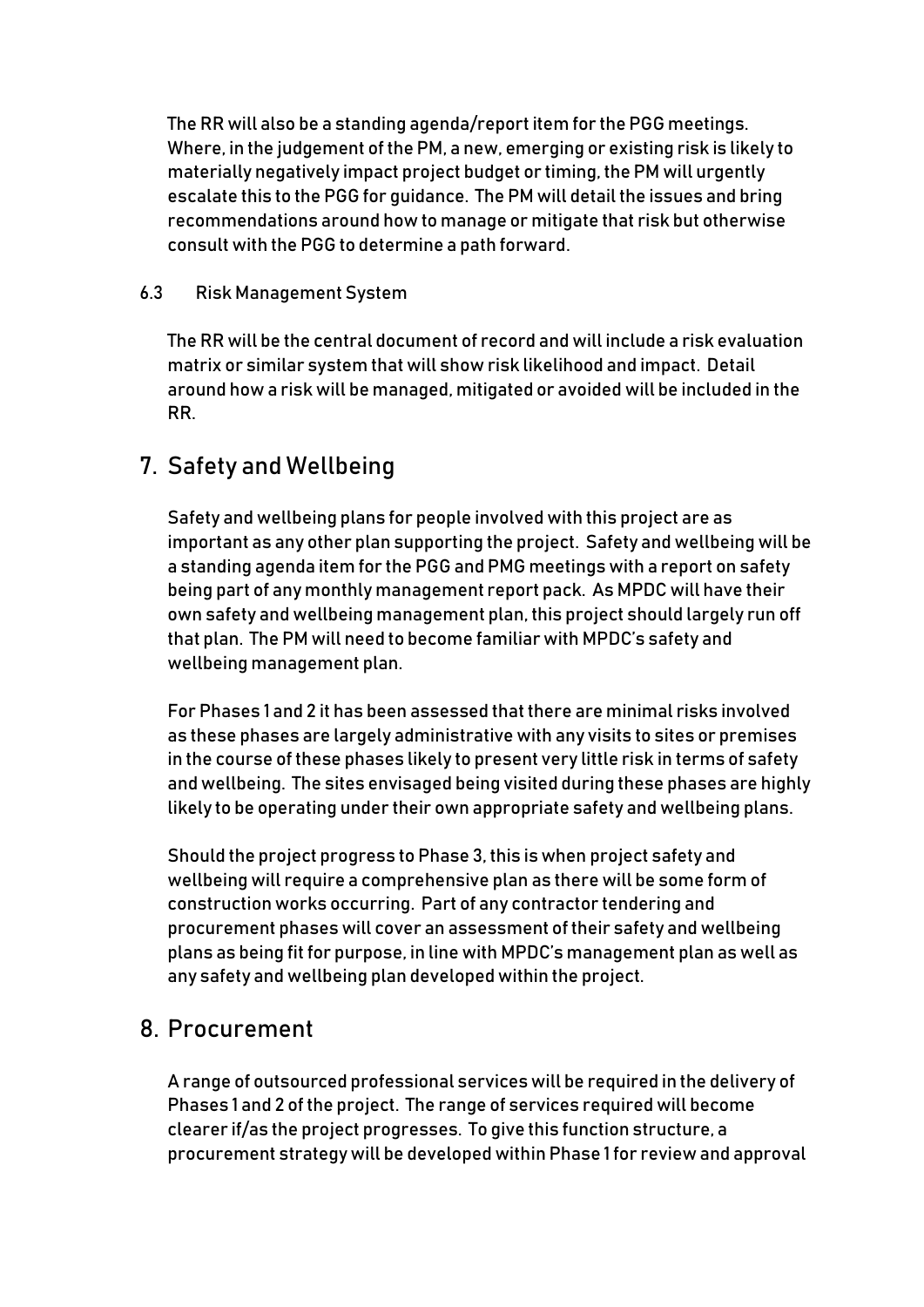by the PMG and PGG. Should the project progress to Phase 3 there will be a need to procure construction and related services at the appropriate time.

All project related procurement will be conducted in accordance with the relevant MPDC policies and procedures. Where a tendering process is being deployed it is envisaged that Council staff will support and manage such processes for the project.

## 9. Communication Management

External communications will be handled using the MPDC in house communications team. A person within that team will be allocated to manage and handle external communications relating to this project such as media, community and stakeholders. The PM will work closely with the MPDC communications team at all stages of the project to make sure there is consistent, accurate and appropriate messaging. A communications strategy will be created in the early stages of Phase 1. The communications strategy will:

- Detail who is responsible for what
- The intended engagement approach with each stakeholder
- Set out the key messaging objectives
- Communication channels
- Channel monitoring
- Timing (to the extent this is known at this early stage)

A clear objective of the communications strategy and this activity generally is that to the greatest extent possible, there will be no surprises for any party that has been identified as interested or a stakeholder in the project. The strategy will remain adaptable to any changing circumstances as the project evolves. Communications planning and management are closely aligned to stakeholder consultation planning and processes.

Given the earlier PGF process, for this project the list of stakeholders and interested parties is likely to already be captured. However, these lists will be reviewed by the MPDC Communications Manager and the PM to identify if there are any gaps with the lists being updated if required at an early stage. A single version of the stakeholder/interested parties list will be held by MPDC so that any updates are appropriately controlled and managed through 1 channel.

The PMG will approve the communications strategy with the Mayor and Councillors and MPDC executive provided with a brief on the strategy. Following establishment of the PGG, the strategy will be provided to the PGG with the strategy being updated taking on board appropriate views from the PGG being communicated by the PGG Chair to the PMG. Given the sensitive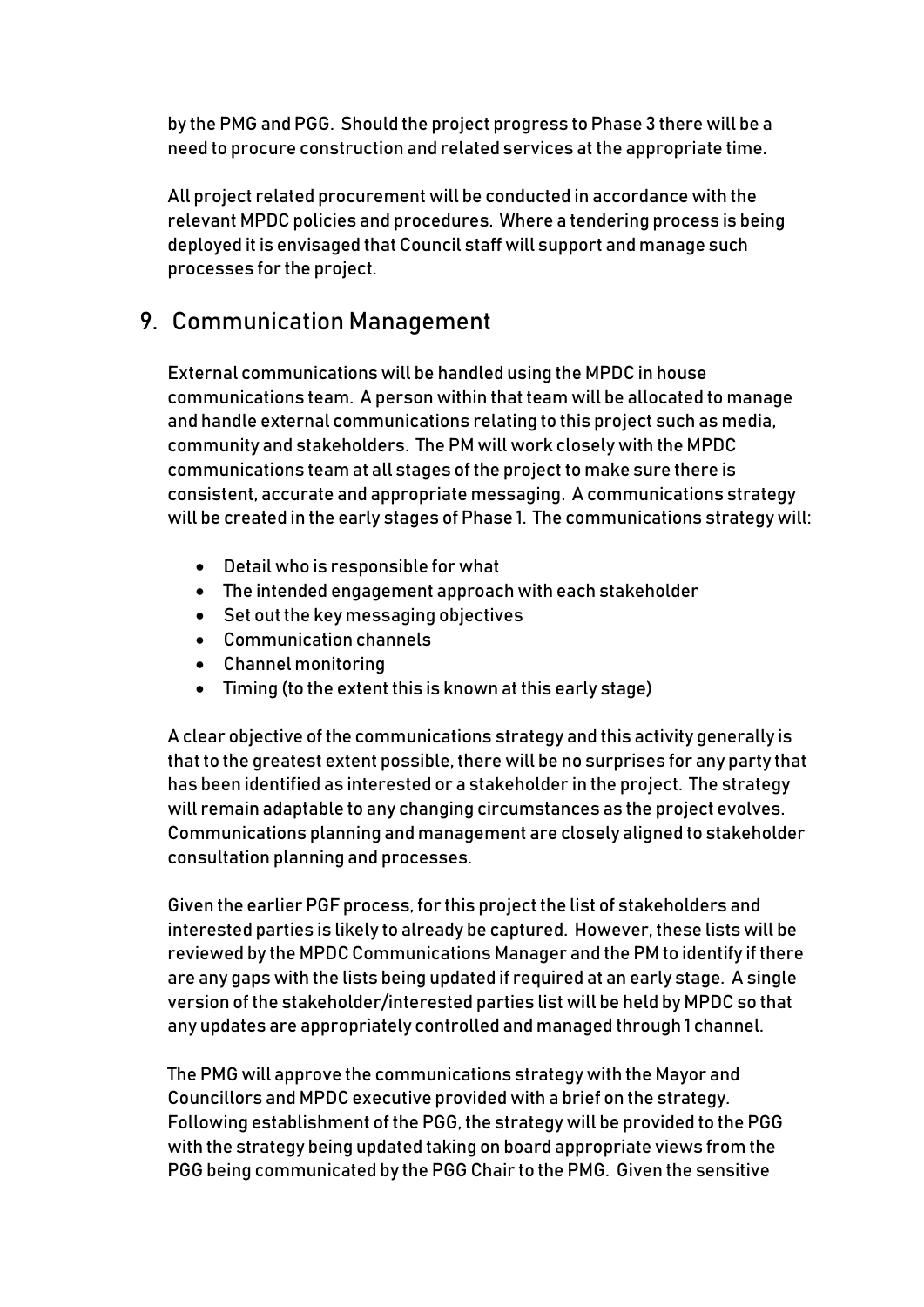nature of some aspects of this project it is recognised that careful management of the politics will be important to the Mayor, Councillors and MPDC executive.

# 10.Stakeholder Consultation

This project contemplates a development within the Te Aroha Domain to create a new spa business facility. From the PGF work and processes it is understood that any development within the domain is a sensitive topic for a varied group of stakeholders and interested parties. It is therefore understood that it's imperative for an appropriate, robust consultation process to be designed and implemented.

During Phase 1, a stakeholder consultation and engagement plan will be developed where it is envisaged that the plan will be rolled out during Phase 2. This will be led by the PM working with Council staff and drawing on their experience in this area. Given Ngati Tumututmu's unique stakeholder status it is proposed to bring them into this planning process early in terms of seeking their views on the consultation process as it relates to Ngati Tumutumu and their participation in this.

The PMG will review the Stakeholder Consultation Plan. Because any development in the Domain will have a broad range of stakeholders, the plan will be submitted to the PGG, MPDC Councillors for review, comment and approval once in an acceptable form. Amongst various objectives, the aim is to have the political management under the consultation process run as smoothly as possible understanding that any development will be sensitive to voter stakeholder groups.

### 11. Appendices

#### 11.1 Project Governance Group Terms of Reference

Role and Responsibilities

The Project Governance Group's role and responsibilities are to:

- Monitor the project's progress against plan
- Maintain strategic oversight for delivery of the project
- Monitor the project's budget and timeline
- Ensure a strong integrated approach between Governance and Management
- Ensure statutory legal and fiduciary duties are discharged in line with Council and Local Authority rules, policies and requirements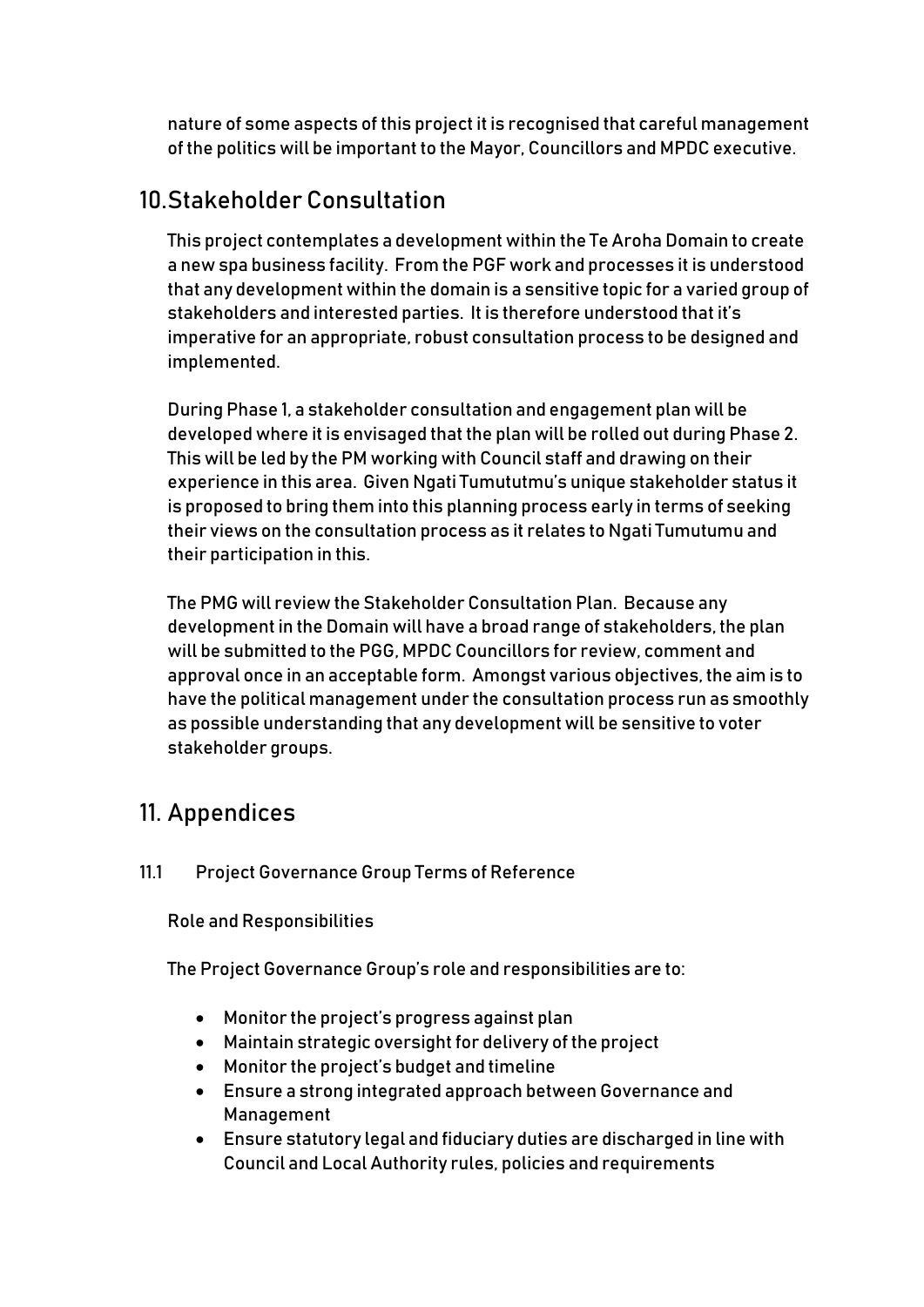- Maintain oversight of the project's safety and wellbeing plans
- Approve any media communications plans
- Approve any procurement contracts brought by the PMG
- Review any business or other supporting plans for the project and make recommendation to the MPDC Councillors
- Recommend any appropriate budget, scope or timing variances to the MPDC Councillors for approval
- Review periodic reports from the Project Manager and provide appropriate guidance to the PM around any material risks or issues arising
- Maintain an informed position on the broader operating environment and provide advice to the Mayor and Councillors on any appropriate changes to the project in response to changes in the operating environment
- Maintain an awareness on key stakeholder engagement and any issues arising and bring any urgent issues to the attention of the Mayor and **Councillors**

#### Authority

The PGG acts with delegated authority from the Mayor and Councillors to:

- Discharge decision making and actions consistent with its Role and Responsibilities
- Approve expenditure in line with Council approved budgets

#### 11.2 Governance and Management Structure

In line with its Role and Responsibilities, the governance group is responsible for overseeing the project's progress and its strategic direction. This is a distinctly different role to that of management which is one of project plan delivery. Day to day management of the project is led by the Project Manager supported by the Project Management Group.

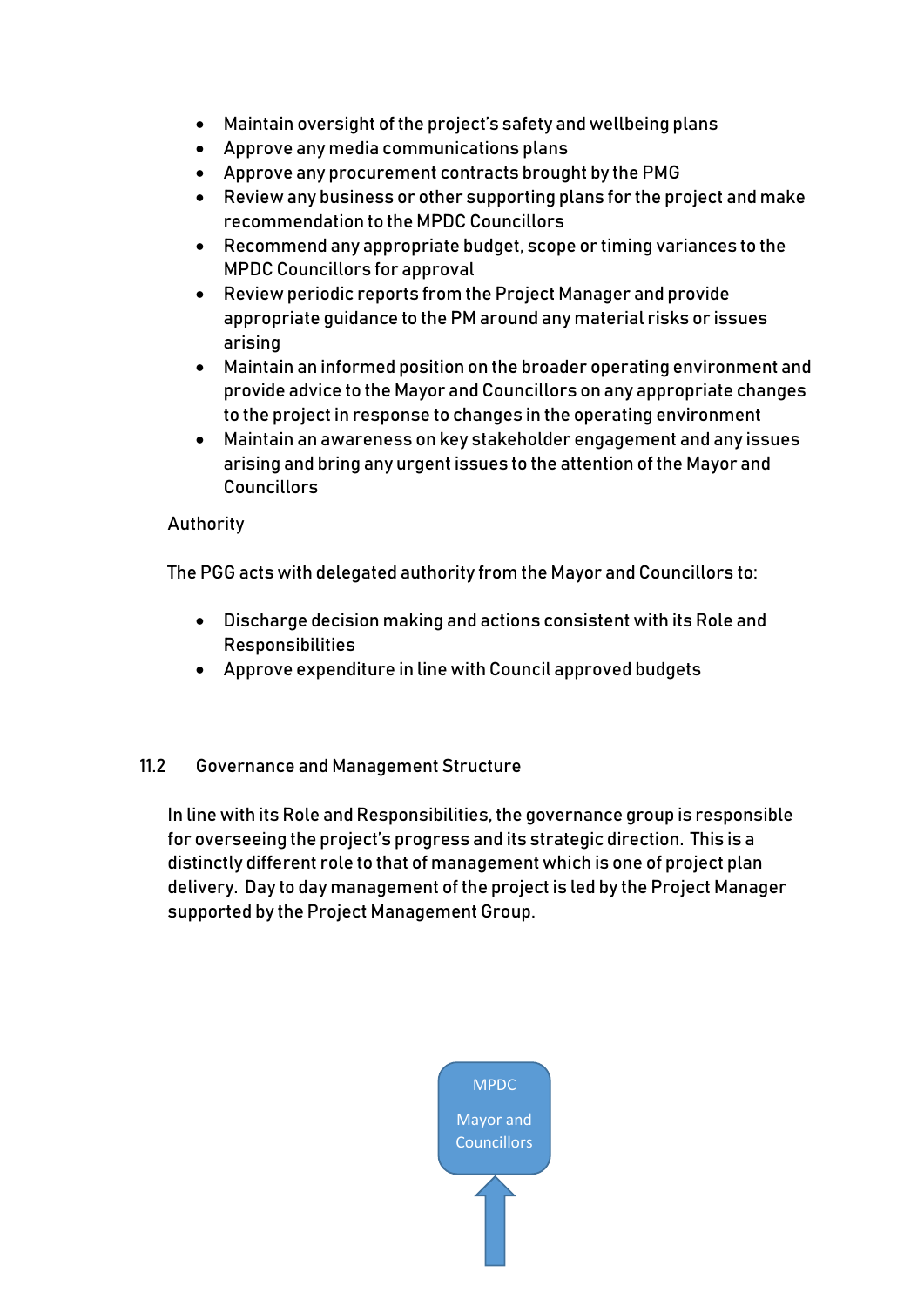

Project Management Group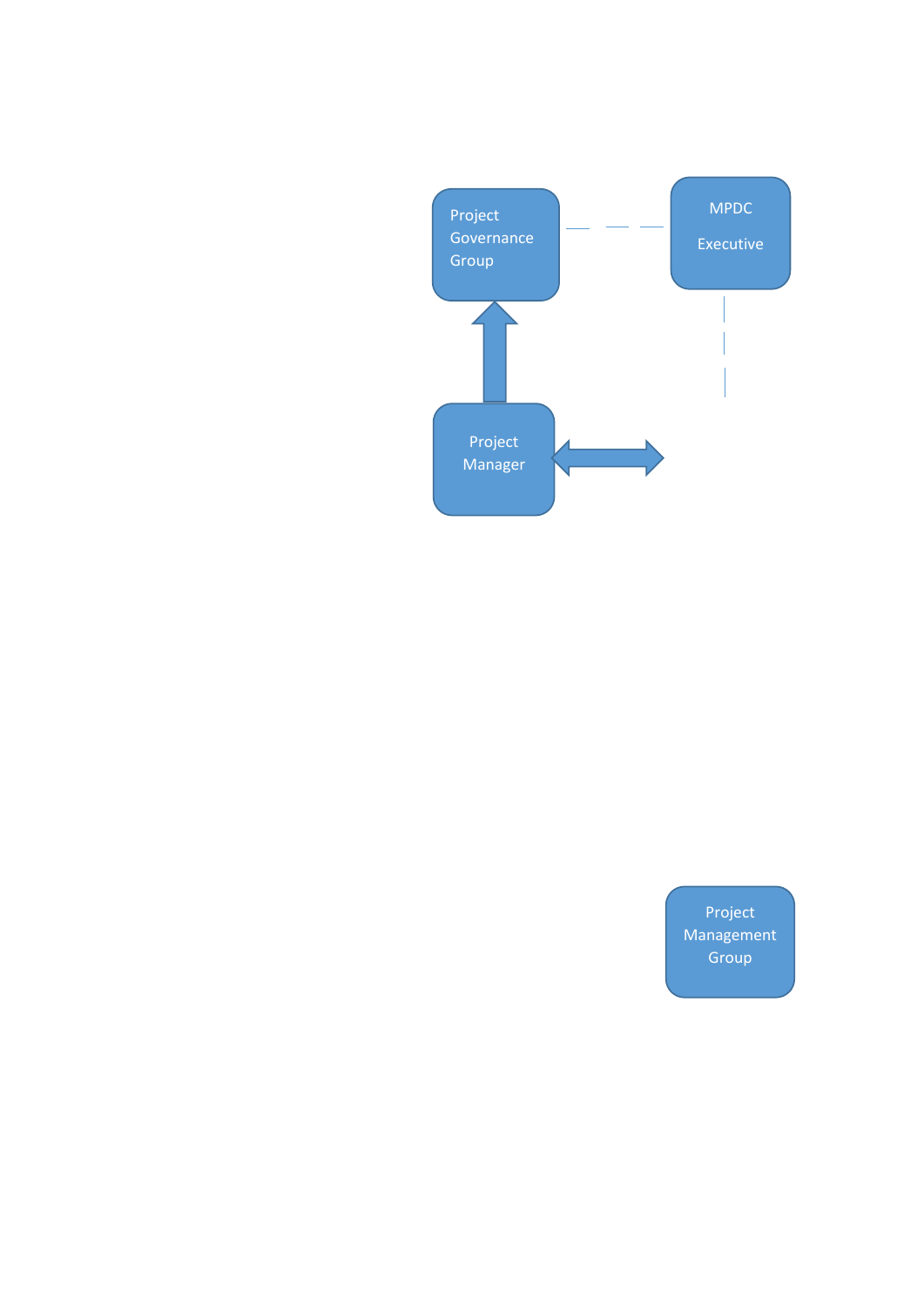#### 11.3 Project Management Group Terms of Reference

Role and Responsibilities

The Project Management Group's role and responsibilities are to:

- Generally support the PM on project delivery including by assigning Council staff to undertake specific tasks
- Review and act upon any periodic reports from the PM
- Assist the PM with risk identification and management
- Assist the PM with safety and wellbeing planning and management
- Provide administrative support for the PM and the project generally
- Identify any appropriate adjustments to the project scope, budget and timing
- Oversee and manage any procurement processes in line with Council's procurement policies and procedures
- Prepare briefs for any consultants engaged as part of project delivery
- Review and manage work undertaken by any project related consultants
- Provide briefs, information and communications, including where appropriate consultation with any regional or central government agencies or MPDC related entities as appropriate
- $\bullet$  Identify issues that require escalation to the PGG
- Maintain a strong, integrated approach between the PMG and Council staff

#### Delegated Authority

The PMG acts with delegated authority from the PGG to:

- Discharge decision making and actions consistent with its Role and Responsibilities
- Commit the Council to project related expenditure that is within approved budgets
- Approve and proceed with the project's work programmes, timing, scope, budgets, options and risk assessments and any adjustments so long as these fall within the approved budget
- Establish any cost neutral sub groups or working parties

#### Excluded Authority

 Commissioning work or reports that are not within the Project Plan or approved budget